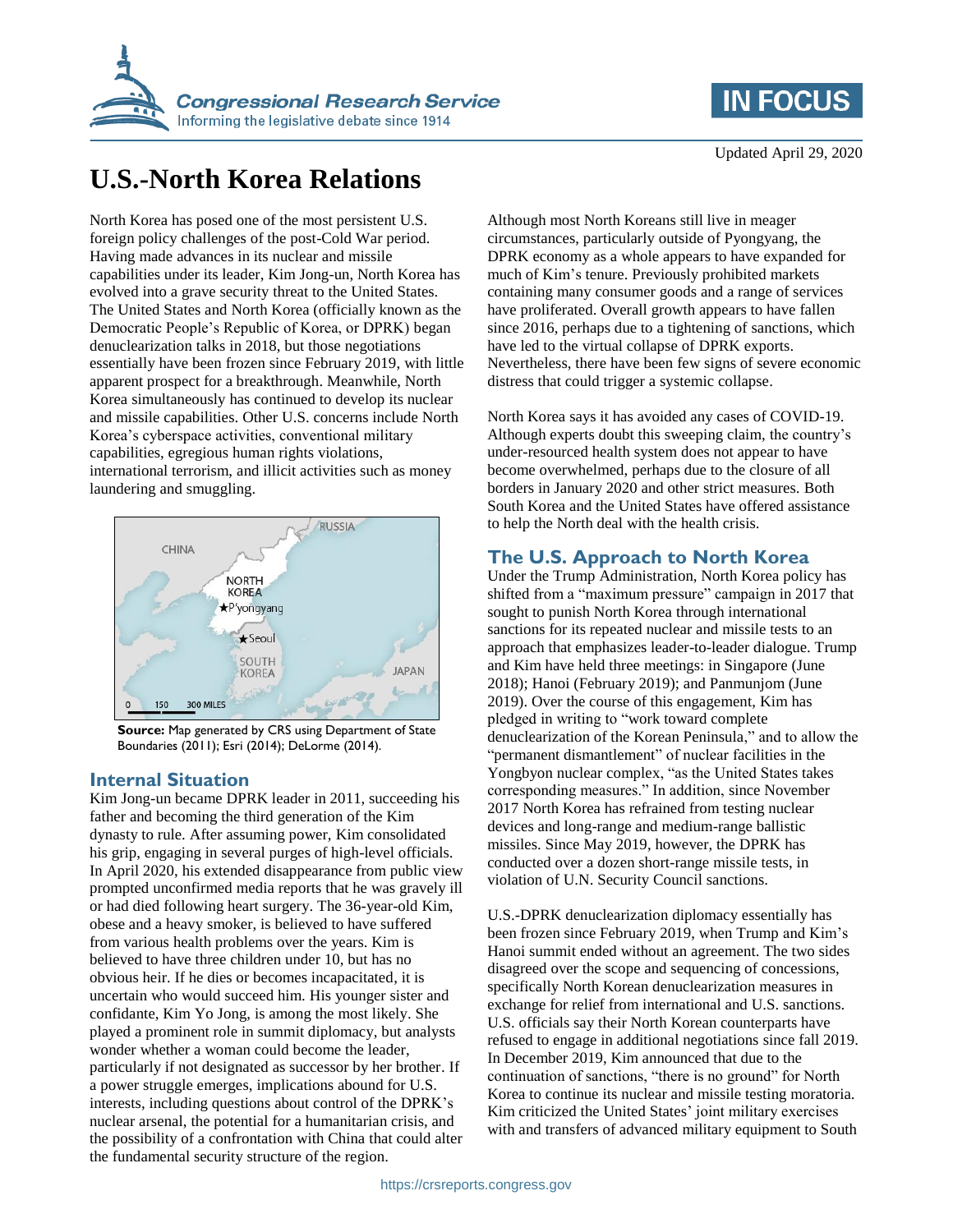Korea. He warned he would reveal "a new strategic weapon" if the United States did not change approach.

Inter-Korean relations also have been paralyzed, despite South Korean President Moon Jae-in's efforts to engage North Korea. Moon helped broker U.S.-DPRK negotiations and in 2018 met with Kim three times. Tensions on the Korean Peninsula have fallen markedly since 2017, and the two Koreas have concluded some preliminary pacts, including a military confidence-building agreement. However, since the Hanoi Summit, North Korea generally has shunned engaging with South Korea.

#### **U.S. and International Sanctions on North Korea**

In 2016 and 2017, the Obama and Trump Administrations responded to North Korean nuclear and missile tests by expanding multilateral sanctions. Collectively, U.N. Security Council sanctions prohibit North Korea from exporting over 80% of the items it sold abroad in 2016, as well as most types of financial interactions with DPRK individuals and entities. Important North Korean imports, such as oil, are prohibited or capped. Additionally, in 2016, 2017, and 2019 Congress passed, and Presidents Obama and Trump signed, legislation expanding U.S. sanctions (P.L. 114-122, P.L. 115-44, and P.L. 116-92). Both Administrations issued executive orders and designations authorizing and applying sanctions against North Korean entities. In September 2017, for instance, the Trump Administration issued an executive order that authorizes secondary sanctions, including on individuals or entities that trade with North Korea and on foreign financial institutions that conduct transactions related to DPRK trade.

Despite the emphasis on diplomacy since early 2018, these sanctions remain in place. Several countries, however, appear to be less robustly enforcing international sanctions against the DPRK than before the rapprochement began. The U.N. has documented North Korea's efforts to evade sanctions, including ship-to-ship transfers of massive amounts of oil and coal in the waters off China and Russia's coasts. Although the Trump Administration periodically has issued North Korea sanctions designations, it has refrained from applying them as aggressively as it could, particularly in the area of secondary sanctions.

## **Nuclear, Missile, and Cyber Capabilities**

North Korea has said its nuclear weapons are a deterrent to prevent an attack by the United States. Some analysts worry that the DPRK may become emboldened to launch attacks if it believes it has developed a sufficiently robust deterrent, or to use nuclear blackmail to achieve other policy objectives. In its 2019 worldwide threat assessment for Congress, the U.S. intelligence community said that North Korea "… is unlikely to give up all of its nuclear weapons and production capabilities, even as it seeks to negotiate partial denuclearization steps to obtain key U.S. and international concessions."

North Korea has tested six nuclear devices: in 2006, 2009, 2013, twice in 2016, and in 2017. The DPRK government

claimed that it had successfully tested a hydrogen (thermonuclear) bomb that can be mounted on an intercontinental ballistic missile in 2017. Since the Six-Party nuclear talks (among China, Japan, North Korea, Russia, South Korea, and the United States) broke down in 2009, North Korea is believed to have restarted its nuclear facilities that produce fissile material for nuclear weapons.

North Korea conducted four ballistic missile tests between July and November 2017 that are widely believed to have intercontinental range. The Defense Intelligence Agency reportedly found that North Korea has successfully developed a nuclear warhead that is "miniaturized" or sufficiently small enough to be mounted on long-range ballistic missiles. The DPRK's recent short-range ballistic missile tests were likely aimed at advancing reliability of its solid fuel and guidance systems, and its ability to thwart regional missile defenses. Security experts and U.S. officials have also voiced concerns about Pyongyang's improving cyber capabilities, which the regime may use for retaliation, coercion, espionage, and/or financial gain.

### **China's Role**

The post-2017 flurry of diplomatic activity has rekindled DPRK-China relations, which were deeply strained after Kim took power in 2011. As North Korea's dominant trading partner, China provides food, crude oil, and investment that are essential lifelines for the regime in Pyongyang. China voted for all 10 sanctions resolutions at the U.N. Security Council, albeit after watering them down. Trump Administration officials say Beijing generally is enforcing these sanctions in the main, though it tolerates significant evasion, and with Russia has proposed relaxing sanctions. China's overriding priority appears to be preventing what it calls "chaos and war," fearing the destabilizing effects of a humanitarian crisis and the uncertainty of how other nations, particularly the United States, would assert themselves on the Korean peninsula if the regime collapses.

### **North Korea's Human Rights Record**

Reports by the U.S. government, the United Nations and private organizations portray extreme human rights abuses by the North Korean government over many decades. Multiple reports describe a system of prison camps that house approximately 100,000 political prisoners. In 2016, the State Department—acting in accordance with the North Korea Sanctions and Policy Enhancement Act of 2016 (P.L. 114-122)—identified Kim and other DPRK officials as responsible for human rights violations and created requirements for the President to certify human rights improvements in order to suspend or terminate sanctions. In 2014, a U.N. Human Rights Council commission concluded that North Korea had committed "crimes against humanity" and argued that the individuals responsible should face charges at the International Criminal Court.

**Emma Chanlett-Avery**, Specialist in Asian Affairs **Mark E. Manyin**, Specialist in Asian Affairs